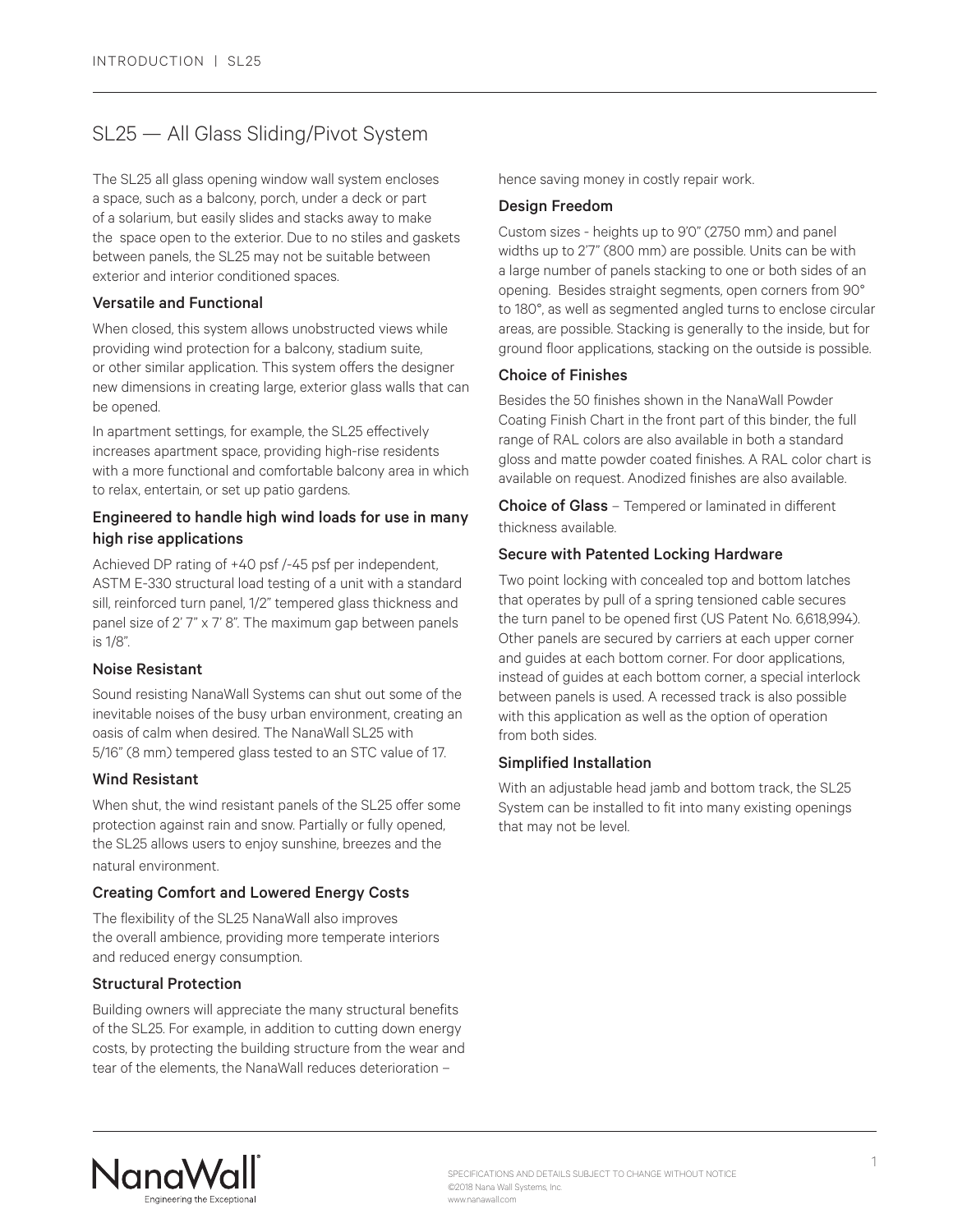# Continued, Long-Term Satisfactory Operation

Ease of operation to quickly open or close as the two carrier suspension system allows each single panel to be easily slid. State-of-the-art hardware with sealed ball bearing carriers. Long term ease of operation with adjustable head jamb.

# Complete Single Sourced System

A complete, precision built system with pre-fitted hardware is supplied.

# Complete Coordinated Glass Wall

With the SL25, a coordinated glass wall can be provided with SL45 matching fixed windows, transoms, and tilt-turn windows. For adjacent walls, matching folding and French doors can also be provided.

# Screen

The Screen Classic, a series of collapsible pleated screen panels riding on a single track is available as an option. The system can be installed within the opening or, with extended tracks, be hidden out of view when not in use. See the Screens section for more details.

The Screen ONE XL is a non-pleated screening option for single openings up to 18' (5,485 mm) wide and double openings up to 36' (10,970 mm) wide.



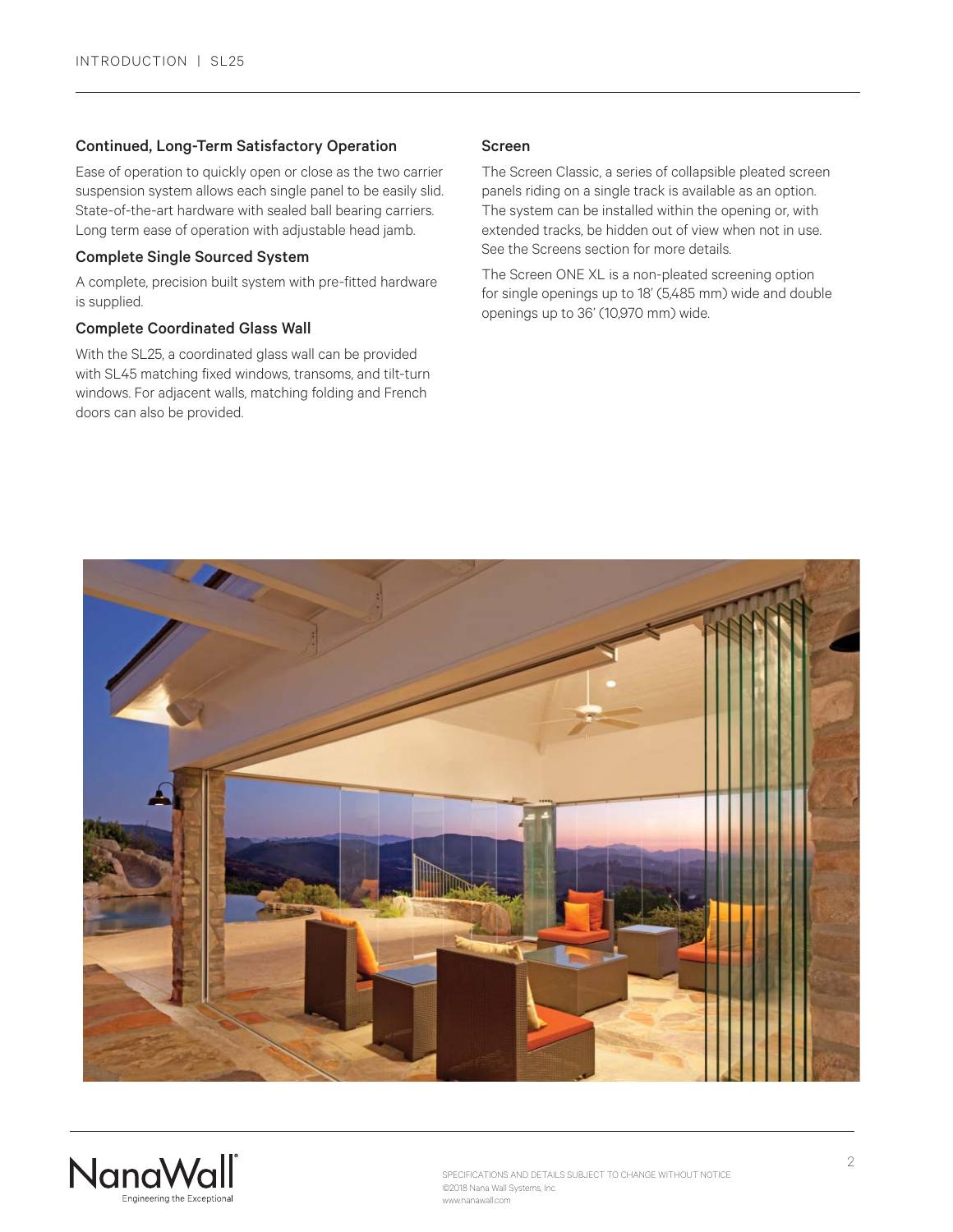#### General Description

The all glass SL25 is an individual, single panel sliding system on a single track with no stiles but with aluminum rails and frame. Any custom panel size within the limitation of the Panel Size Chart is possible. Weight of a sliding panel for the SL25 standard version is not to exceed 36 kg (80 lbs) and for the SL25XXL version it is not to exceed 65 kg (143 lbs). An end panel, on the side where the panels stack, is a turn panel; there are many configurations possible, see "Possible Configurations" for possibilities. Stack must be 90° to the opening.

# Frames & Panels

The nominal head jamb thickness is 1 3/4" (45 mm), the nominal bottom track thickness is 2 1/16" (53 mm) and the nominal side jamb thickness is 1 5/16" (34 mm) of extruded aluminum. The nominal thickness of the height compensating profile above the head jamb is 2" (50 mm). All pins and screws to assemble the frame are provided. The rails of the sliding panels and swing panels are extruded aluminum with nominal panel thickness of 1 1/16" (27 mm).

#### Finishes

In addition to the choices from the NanaWall Powder Coating Finish Chart, the full range of RAL high gloss and matte powder coatings are also available. Anodized finishes are also available.

# Glazing

Glazing can be either tempered or laminated. Glass thickness between 1/4" (6 mm) and 1/2" (12 mm) is to be determined based on height of unit and design wind load requirements. Bird Safe Glass is also available.

# Weatherstripping

As shown in cross-section drawings, all weather stripping consisting of APTK and brush seals are provided for sealing between panels and frame.

# Top Hung Sliding/Turning Hardware

For sliding, attached to the upper corners of each panel are load bearing stainless steel unidirectional carriers with two rollers each. Each roller has sealed bearings and is coated with toughened Polyamide to ensure sound free running and resistance to extreme temperature.

#### Patented Locking Hardware

Two point locking with concealed top and bottom latches secures the turn panel that opens first. The mechanism is operated by the pull of a spring tensioned cable. (US Patent No. 6,618,994). Other options such as a knob to operate the cable from the exterior, lever handles, etc. are also available.

NOTE: The SL25 is not a secure, burglar resistant system and is not suitable for exterior applications with conditioned interior space.



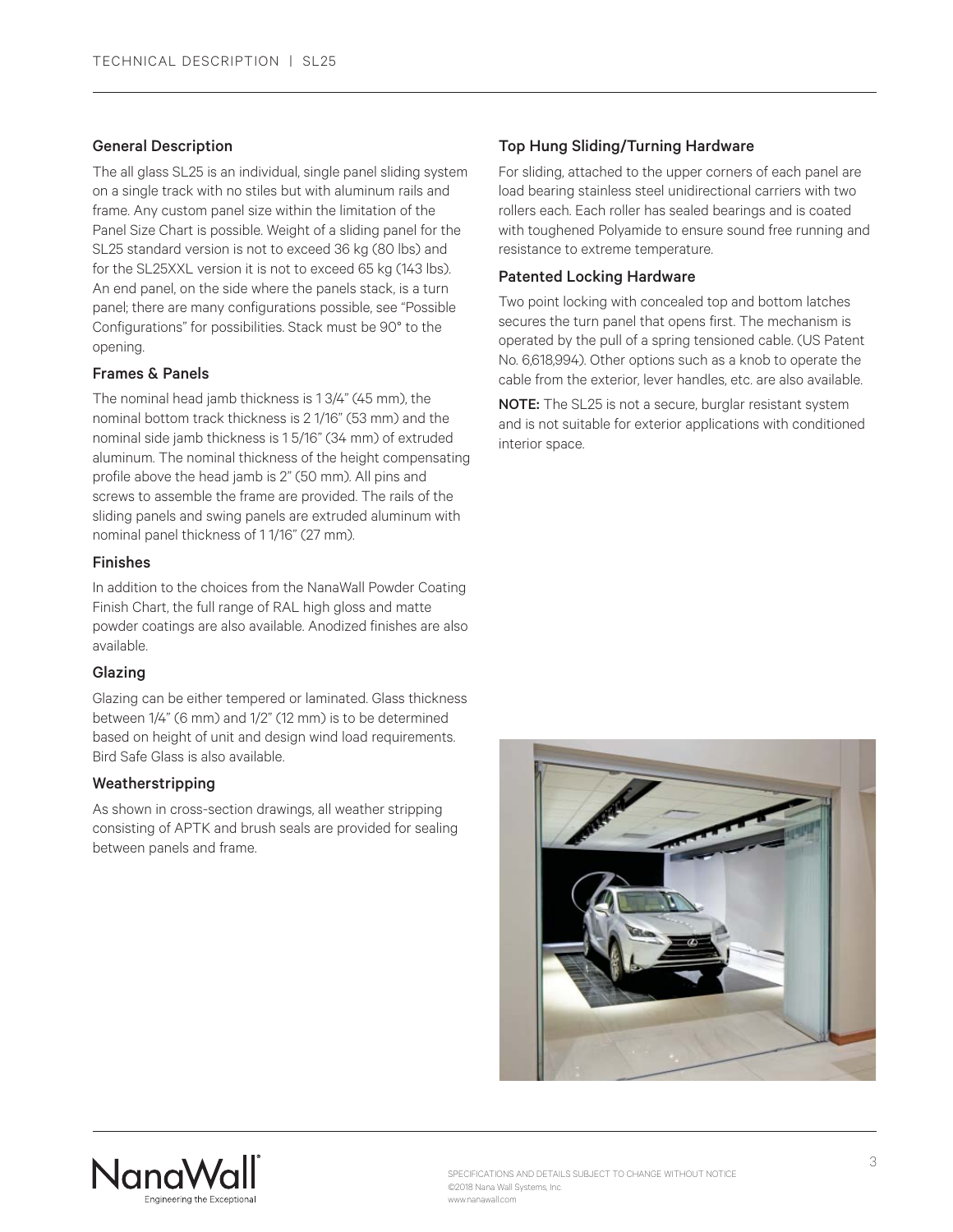# Standard Sill

SL<sub>25</sub>



Architectural Testing, Inc., Fresno, CA, an independent testing laboratory, in July 2005.

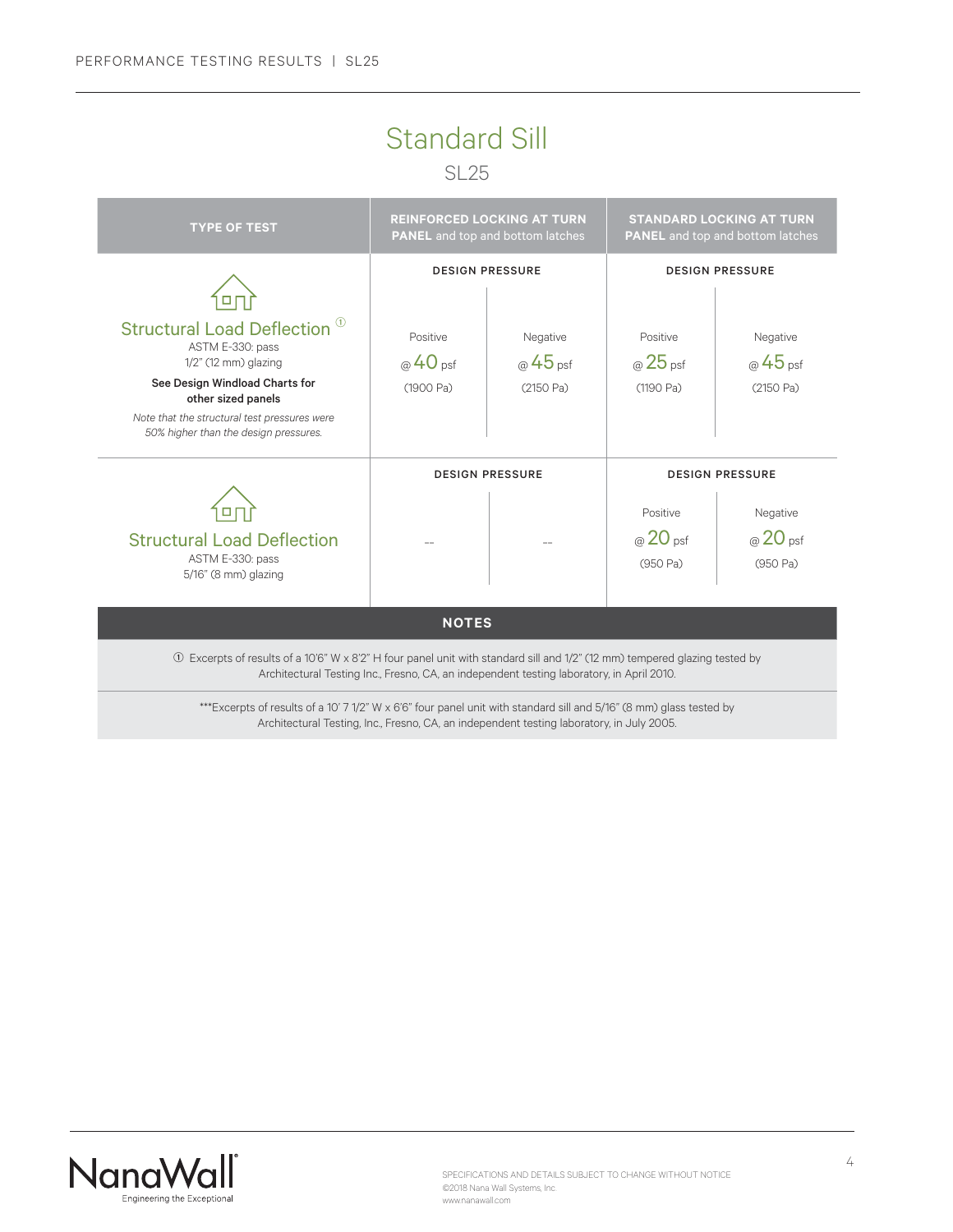| <b>SPECIAL WATER TEST</b>                                                                                                                                                                                                                                                                                                                      |                                                                                                                                                                                                                         |                                      |        |                              |  |  |
|------------------------------------------------------------------------------------------------------------------------------------------------------------------------------------------------------------------------------------------------------------------------------------------------------------------------------------------------|-------------------------------------------------------------------------------------------------------------------------------------------------------------------------------------------------------------------------|--------------------------------------|--------|------------------------------|--|--|
| Special Water Test with 2" W x 1 3/16" H aluminum tube under standard sill with L bracket that extends 1" W on inside and 2 3/8" H.<br>(See drawing below). Total Sq. footage of unit = 58/08 ft2; total water sprayed on unit during 15 min. of testing<br>= 58.08 ft2 x 5 gal./ft2/hr x .25 hr. = 72.6 gallons (9293 fl.oz.)                 |                                                                                                                                                                                                                         |                                      |        |                              |  |  |
|                                                                                                                                                                                                                                                                                                                                                | Did not follow the standard test procedure of test failure upon water penetration as defined by test standards.<br>In this case water penetration was allowed and instead the amount of water penetration was measured. |                                      |        |                              |  |  |
| <b>TYPE OF TEST</b>                                                                                                                                                                                                                                                                                                                            | <b>DESIGN PRESSURE</b>                                                                                                                                                                                                  | AMOUNT OF WATER PENETRATION MEASURED |        |                              |  |  |
|                                                                                                                                                                                                                                                                                                                                                | $\circledcirc$ O psf<br>(O Pa)                                                                                                                                                                                          | 3.1 fluid oz.                        | .091 L | 0.03% of total water sprayed |  |  |
| Water Penetration <sup>0</sup><br>ASTM E-331<br>(water spray for 15 minutes<br>at the rate of 5 gal./f2/h<br>(3.4 L/m2/min.)                                                                                                                                                                                                                   | @1.57 <sub>psf</sub><br>(75 Pa)                                                                                                                                                                                         | 14.6 fluid oz.                       | .43 L  | 0.16% of total water sprayed |  |  |
|                                                                                                                                                                                                                                                                                                                                                | $@6.24$ psf<br>(300 Pa)                                                                                                                                                                                                 | 144 fluid oz.                        | 4.26 L | 1.55% of total water sprayed |  |  |
|                                                                                                                                                                                                                                                                                                                                                |                                                                                                                                                                                                                         | <b>NOTES</b>                         |        |                              |  |  |
| 2 Excerpts of results of a 3 panel unit width 7' 4 1/2" (2250 mm) tested by Architectural Testing, Inc., Fresno, CA,<br>an independent testing laboratory, in October 2010.<br><b>SPECIAL WATER</b><br><b>TEST DETAIL</b><br>30 [1 3/16"]<br>[23/8"<br>Note addition of a 1" x 2 3/8" tube<br>10 [1 3/16"<br>25 [1"]<br>with weep hole drains. |                                                                                                                                                                                                                         |                                      |        |                              |  |  |

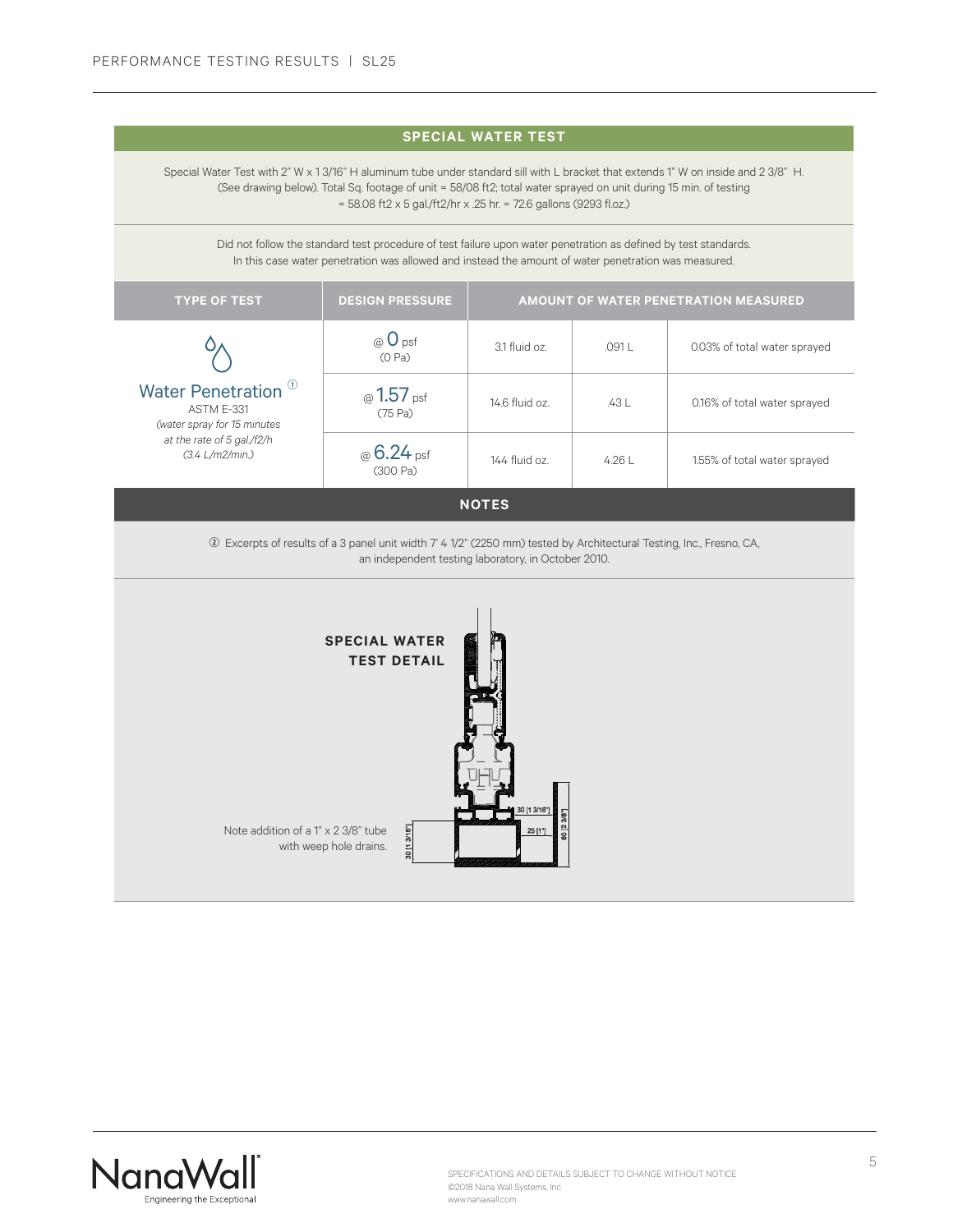Balcony Application



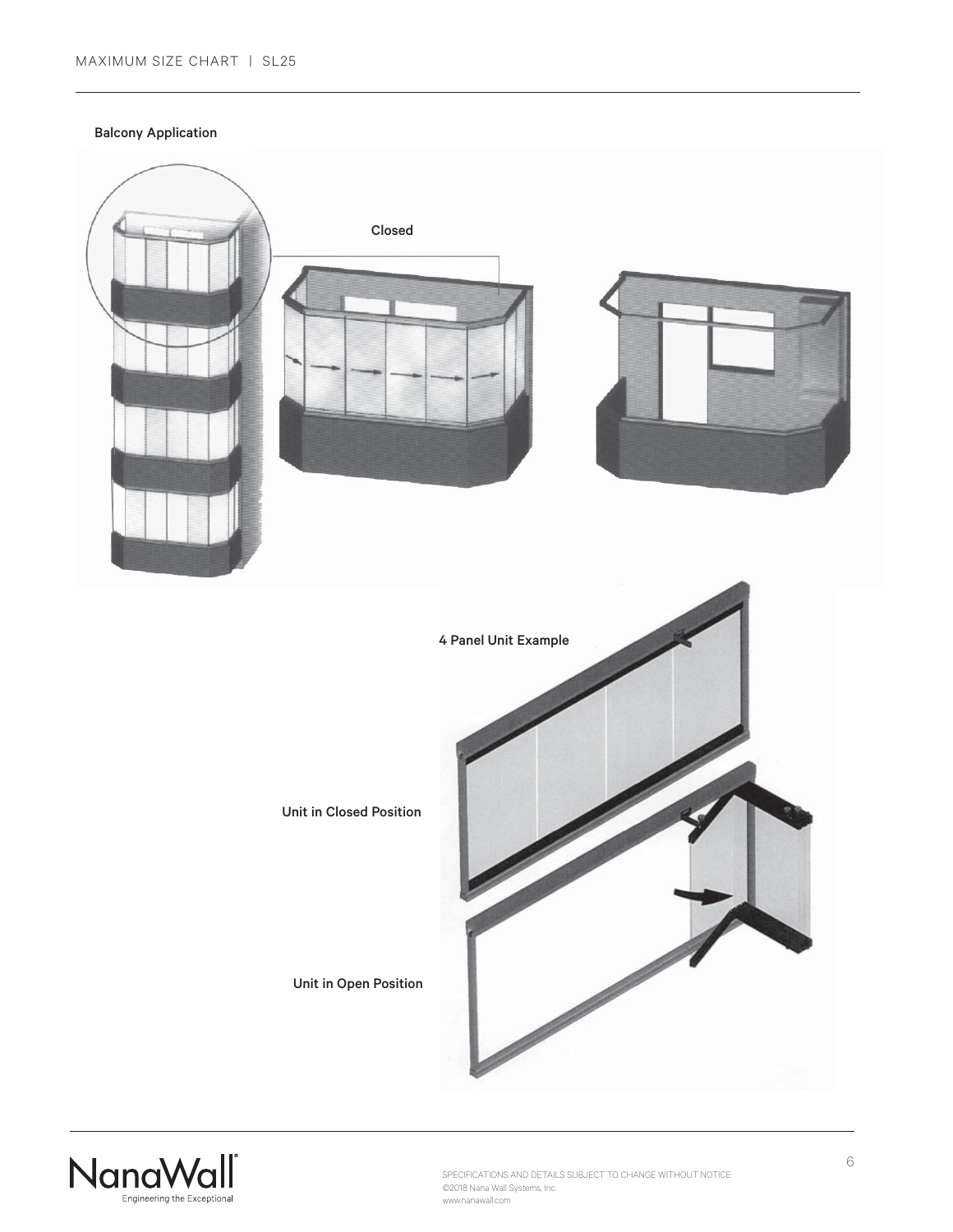

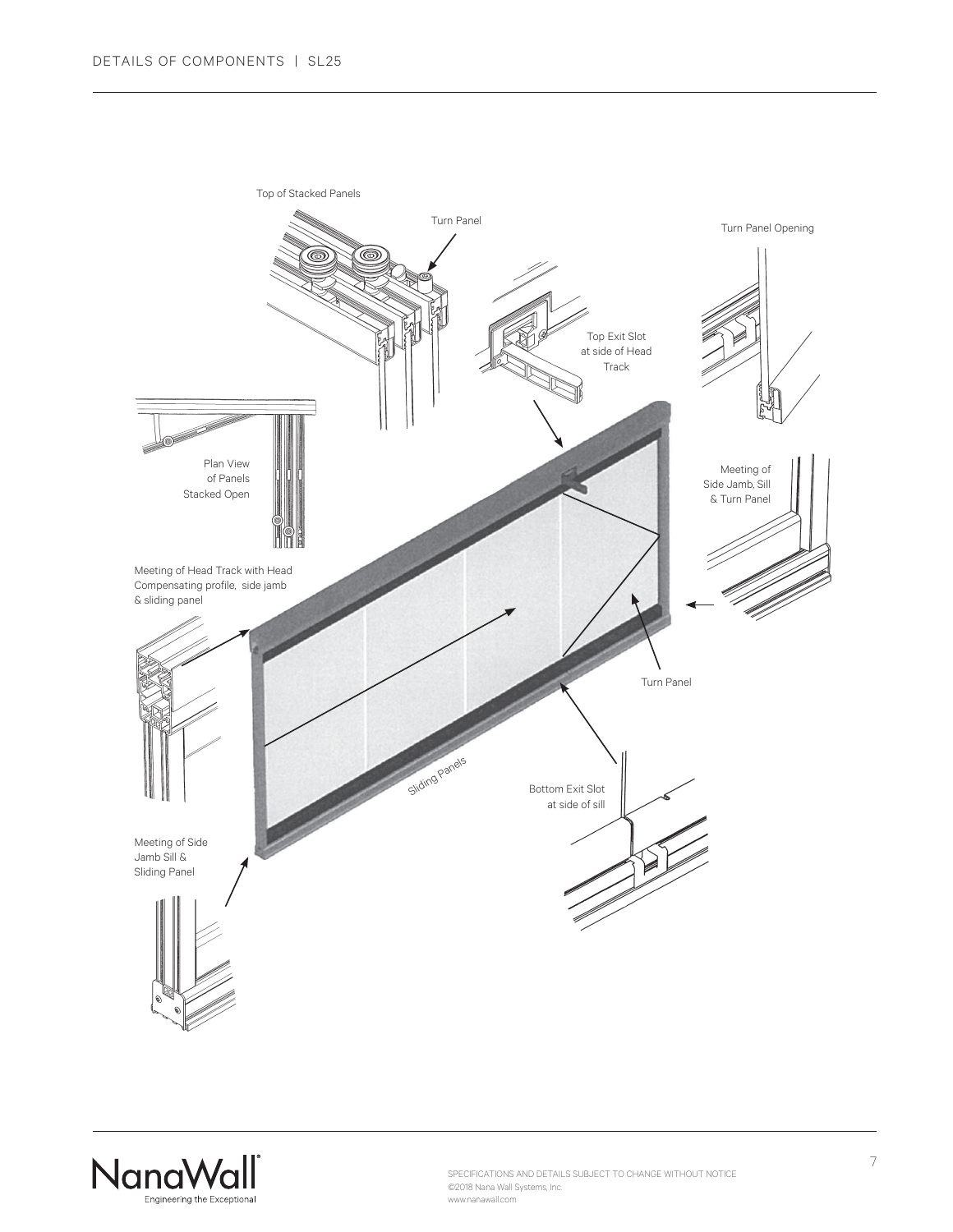



 (500 mm) (600 mm) (700 mm) (800 mm) (900 mm) PANEL WIDTH

# Any custom size is possible up to the maximum size shown.

 Solid dark line on chart indicates maximum frame height possible for a given maximum panel width for SL25 standard version with either 1/4" (6 mm) or 5/16" (8 mm) glass.

Broken line on chart indicates maximum frame height possible for a given maximum panel width for a SL25XXL version with either 3/8" (10 mm) or 1/2" (12 mm) glass.

The unit width is the panel width multiplied by the number of panels.

 $\left(\blacktriangledown\right)$  Indicates height decrease

Maximum Number of Panels that can be stacked to each side with given individual panel width:

#### PANEL WIDTH BETWEEN:

| Under 1'7" (500 mm)             | 6  |
|---------------------------------|----|
| $1'7'' - 1'11'' (501 - 600 mm)$ | 8  |
| $1'11'' - 2'3''$ (601 - 700 mm) | 10 |
| 2'3" - 2'7" (701 - 800 mm)      | 12 |

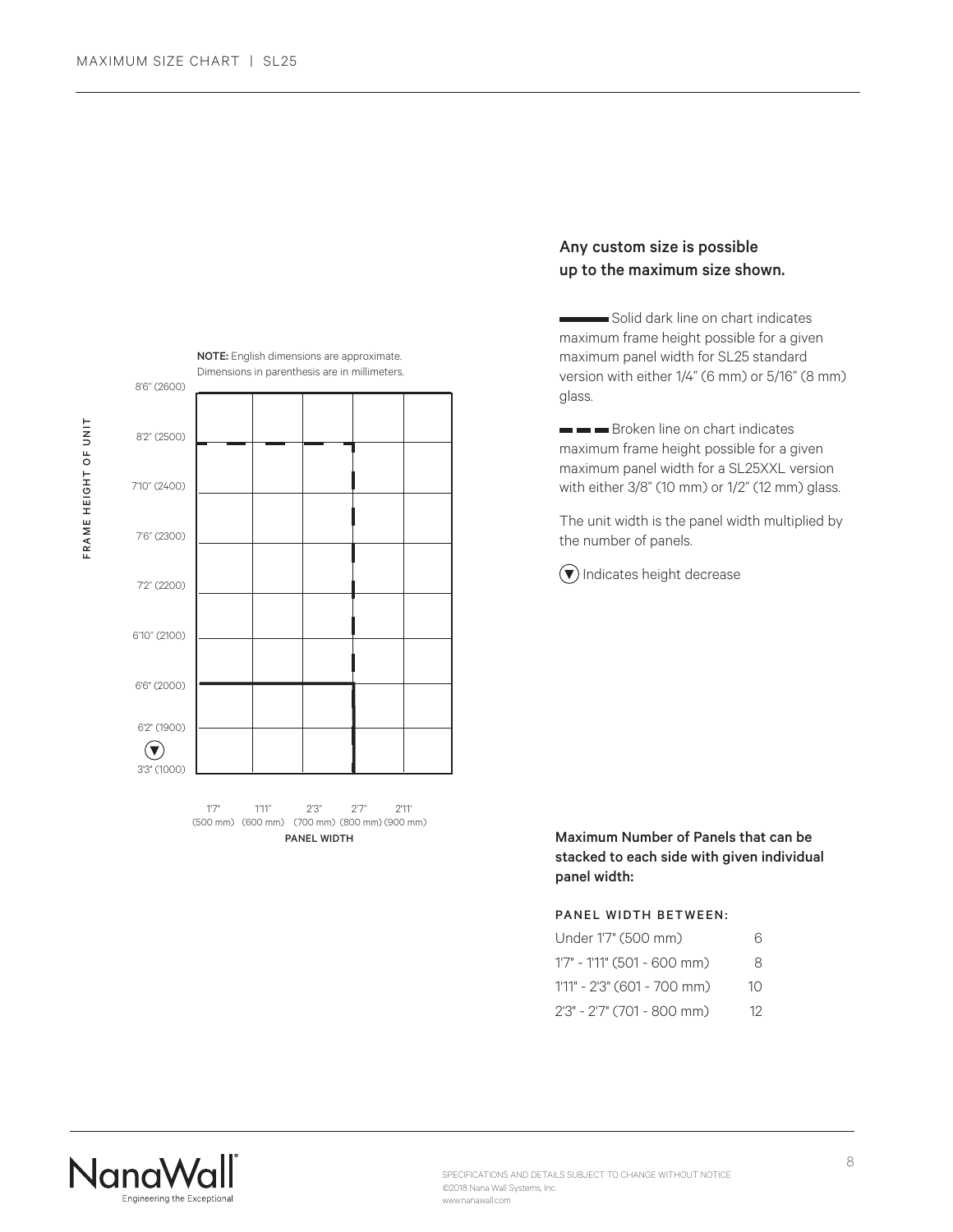

# As there can be many other possibilities, please submit your ideas and sketches to NanaWall Systems, Inc. for evaluation.

Shown are inward opening possibilities. Outward opening is also possible



Maximum Number of Panels that can be stacked to each side with given individual panel width:

# PANEL WIDTH BETWEEN:

| Under 1'7" (500 mm)         | 6  |
|-----------------------------|----|
| 1'7" - 1'11" (501 - 600 mm) | 8  |
| 1'11" - 2'3" (601 - 700 mm) | 10 |
| 2'3" - 2'7" (701 - 800 mm)  | 12 |

Note - when panels move around corners, there should be sufficient clearance from adjacent post, etc.

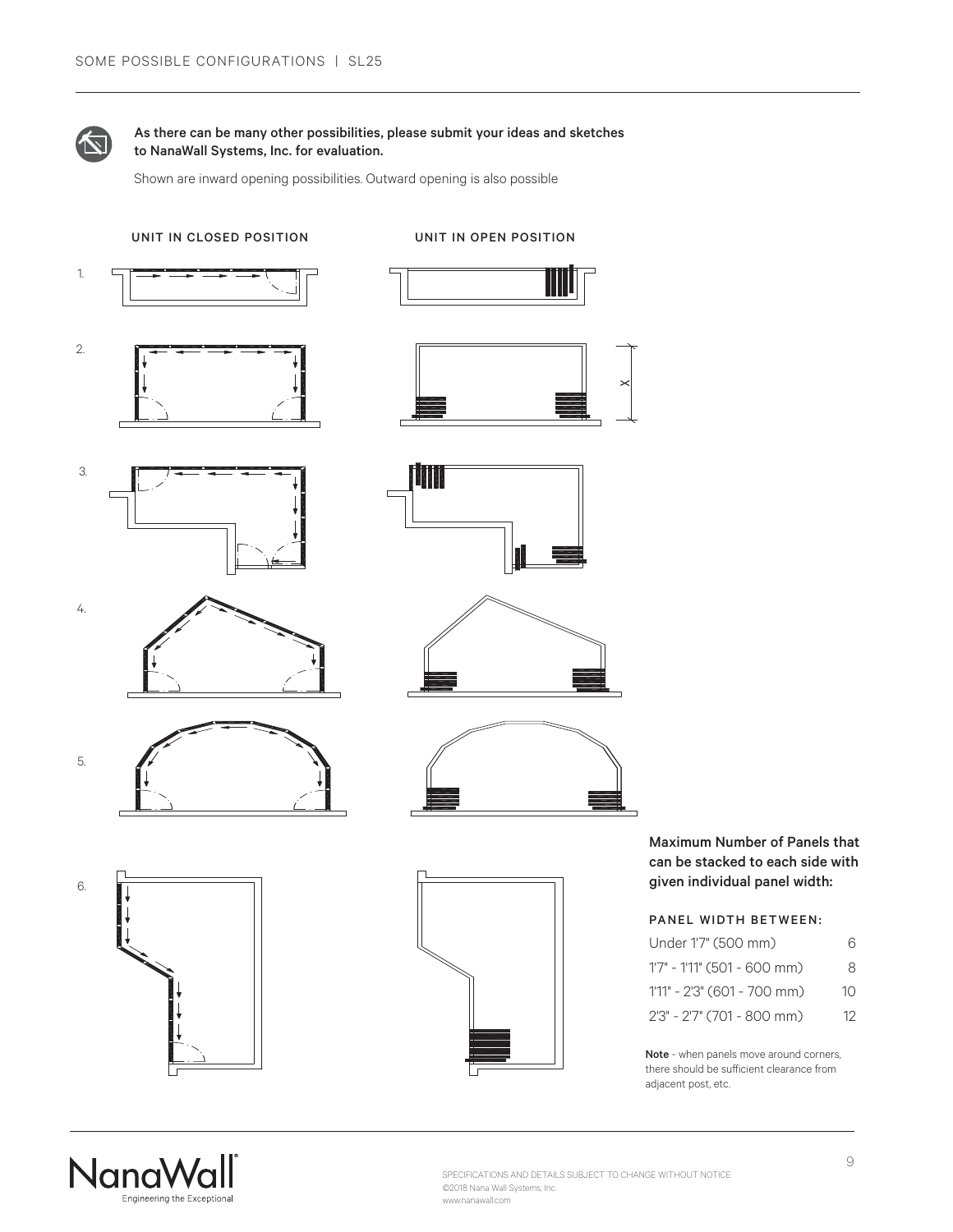

Some Typical Basic Elevations (Looking from the inside)

Maximum Number of Panels that can be stacked to each side with given individual panel width:

# PANEL WIDTH BETWEEN:

| Under 1'7" (500 mm)         | 6  |
|-----------------------------|----|
| 1'7" - 1'11" (501 - 600 mm) | 8  |
| 1'11" - 2'3" (601 - 700 mm) | 10 |
| 2'3" - 2'7" (701 - 800 mm)  | 12 |

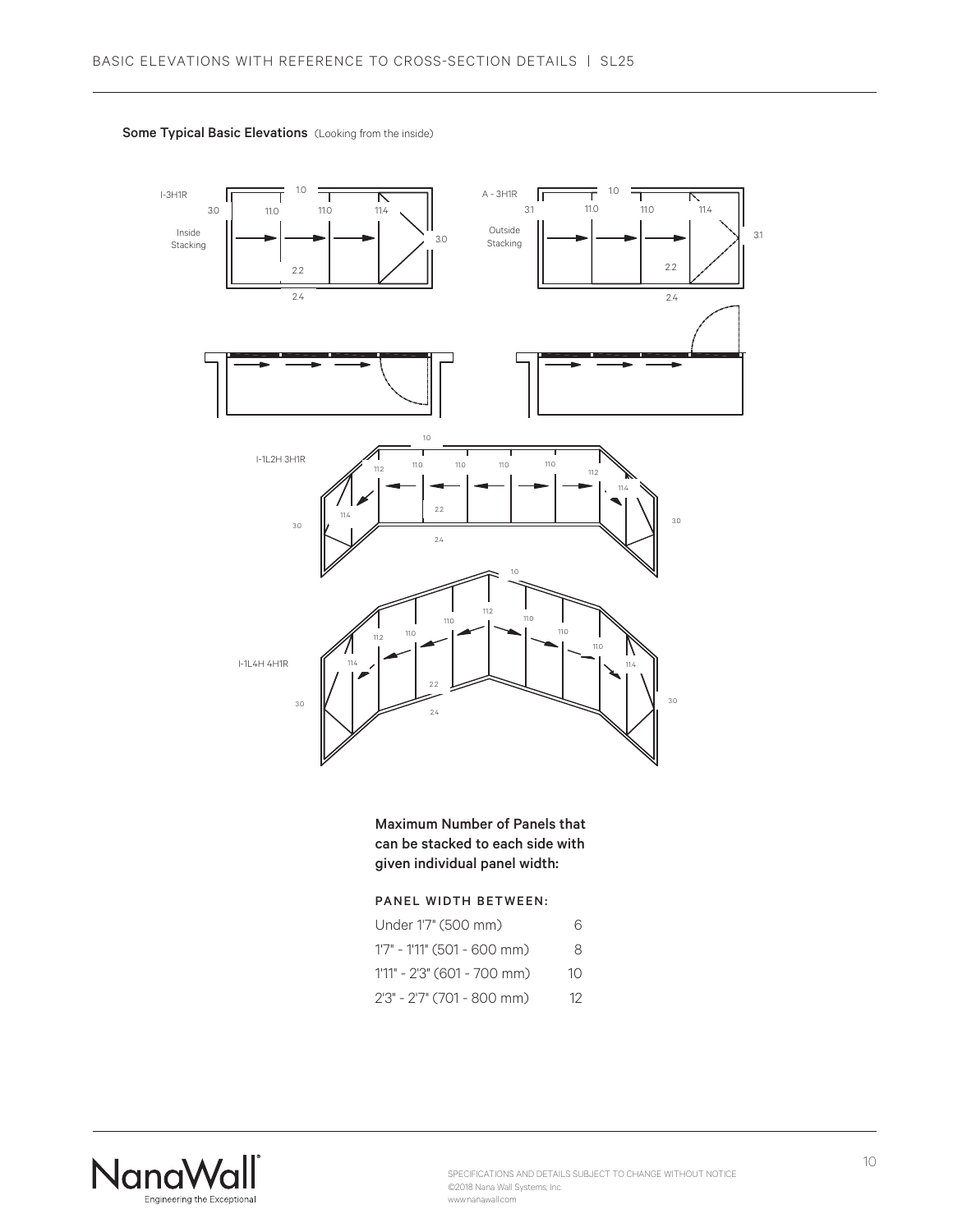Detail 1.0 Head Jamb (with head compensating profile)

Available with 3/8" (10 mm) or 1/2" (12 mm) glass.





Detail 2.4 Recessed Sill



SPECIFICATIONS AND DETAILS SUBJECT TO CHANGE WITHOUT NOTICE ©2018 Nana Wall Systems, Inc. www.nanawall.com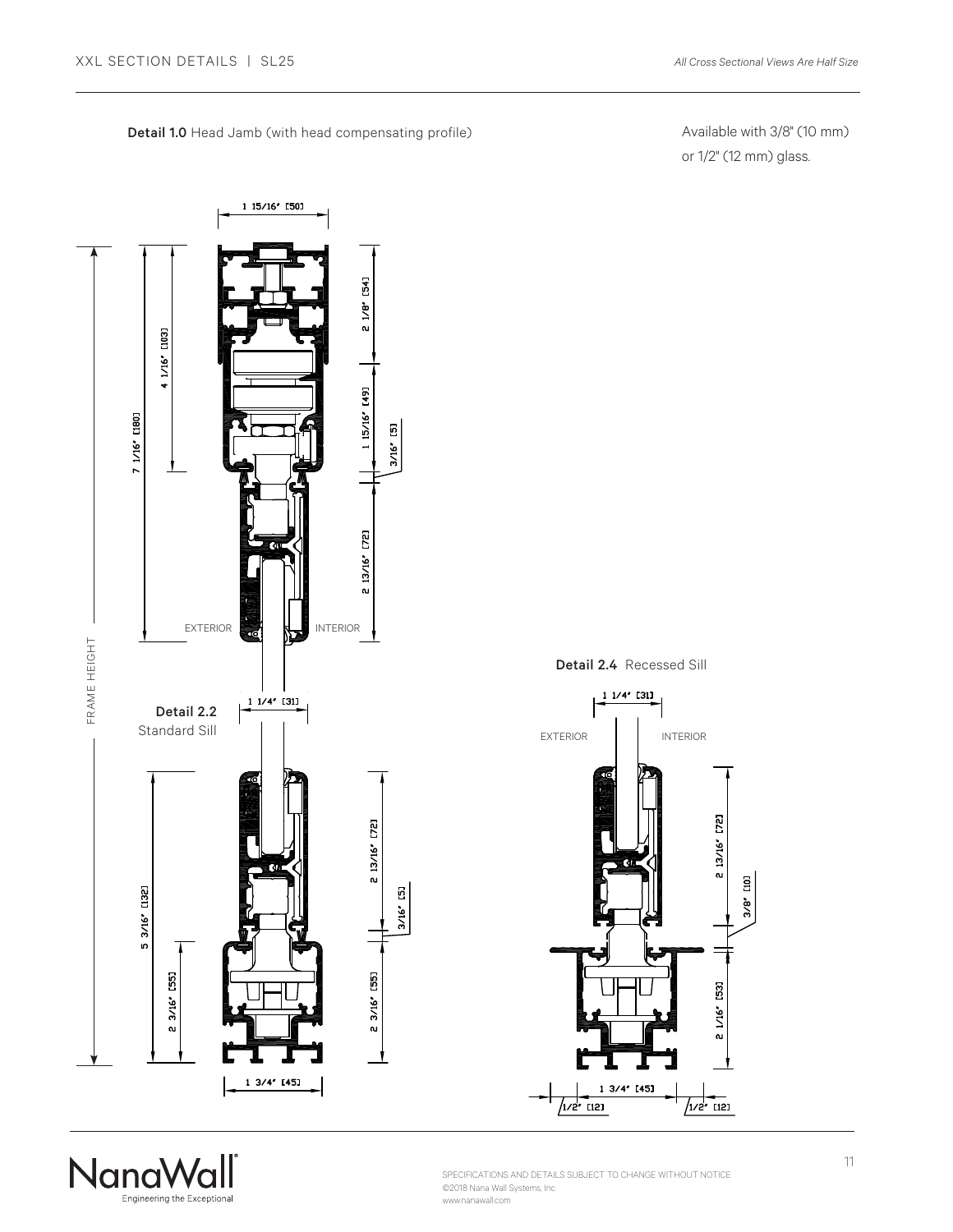# Detail 3.0

Side Jamb - Inswing







#### Detail 11.2

Variable angle between two panels. Any angle from 90° to 180° is possible.



Detail 11.0 Two Sliding Panel Meeting





Detail 11.4 Sliding Panel Meeting Turn Panel



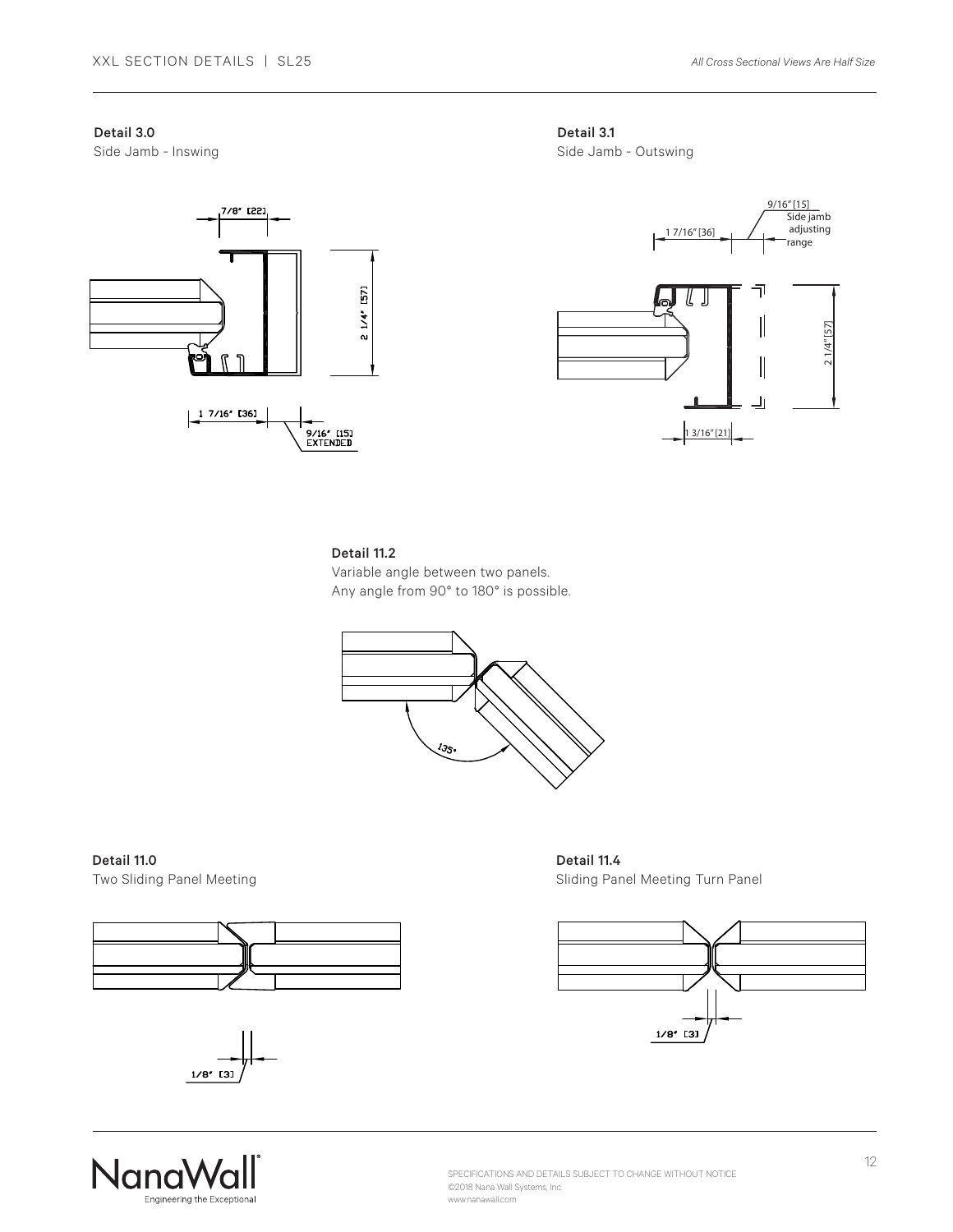

Available with 1/4" (6 mm) or 5/16" (8 mm) glass.

Detail 2.4 Recessed Sill



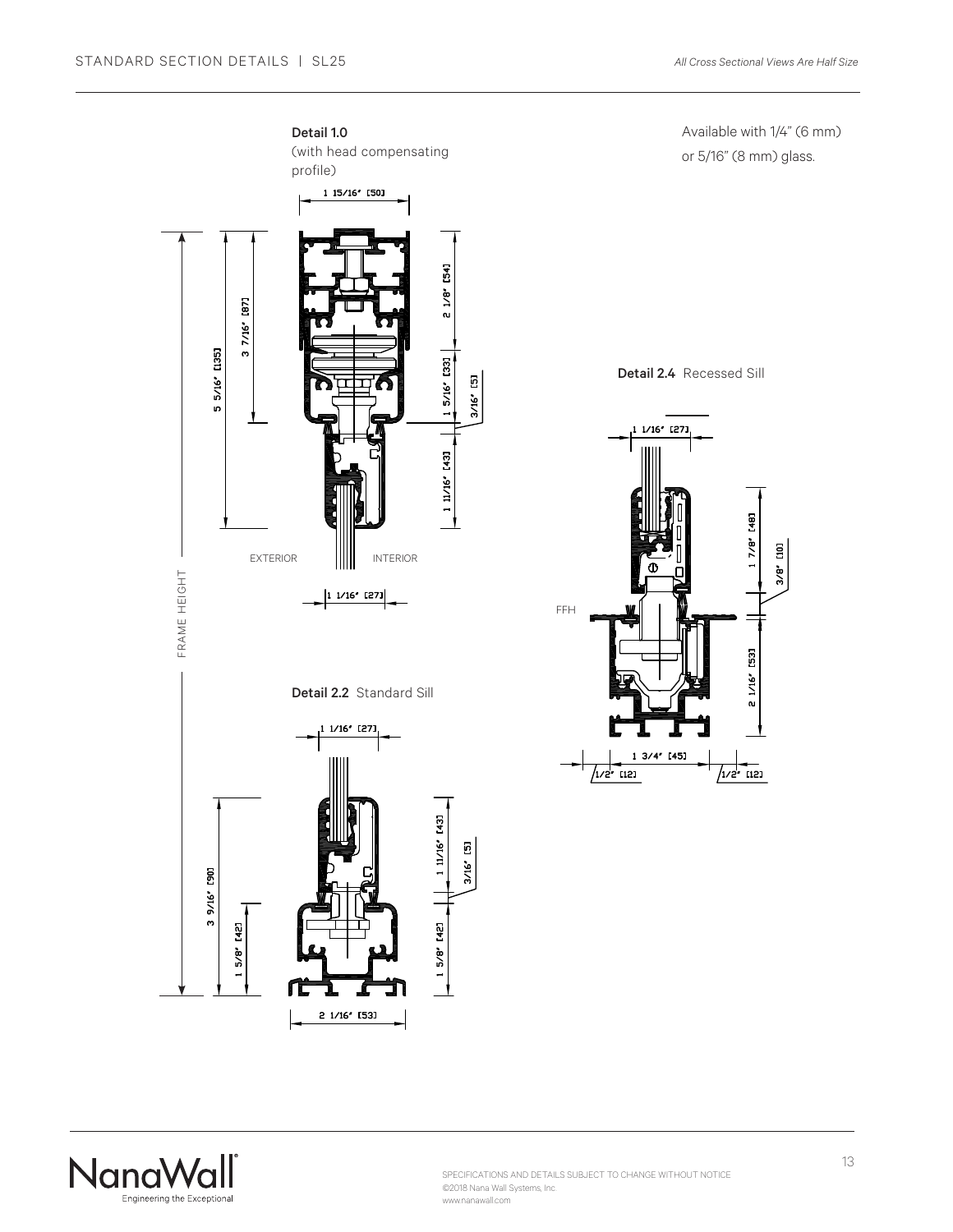#### Detail 3.0

Side Jamb at Turn Panel - Inswing

 $11/2'$  [38]



Detail 3.1

Side Jamb at Turn Panel - Outswing



# Detail 11.0 & 11.4 Two Panels Meeting



# Detail 11.2

Variable angle between two panels. Any angle from 90° to 180° is possible.



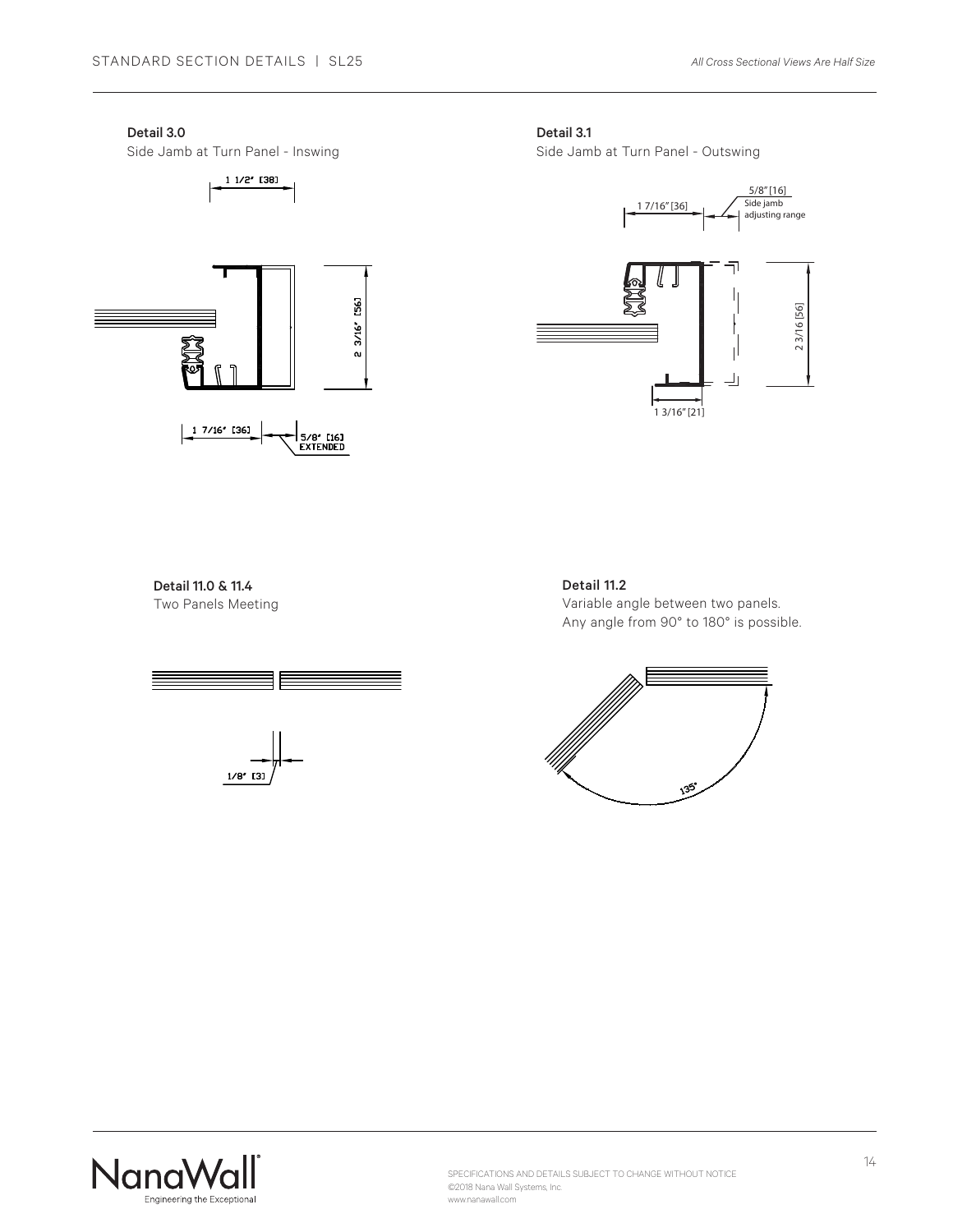

# Head Jamb (with head compensating profile)

# **INSTALLATION NOTES**

Suggested Typical Installation drawings shown are very general and may not be suitable for any particular installation. Product placement, fasteners, flashing, waterproofing, sealant, trim and other details for specific surrounding conditions must be properly designed and provided by others.

#### INSTALLATION CONSIDERATIONS

The approximate weight of a panel with 1/4"–5/16" (6-8 mm) glass is 4-5 lbs/sq. ft. (21-27 kg/m2) and with 3/8"–1/2" (10-12 mm) glass is 5.5-6.5 lbs/sq. ft (27-35 kg/m2). The maximum vertical structural deflection of the header should be the lesser of L/720 of the span and 1/4" (6 mm) under full loads. Structural support for lateral loads (both windload and when the panels are stacked open) must be provided. See "Pre-Installation Preparation and Installation Guidelines" in the General Introduction Section. An owner's manual with installation instructions is available upon request.

It is recommended that all building dead loads be applied to the header prior to installing the NanaWall. If so and if a reasonable amount of time has been allowed for the effect of this dead load on the header, then only the building's live load can be used to meet the above requirements of L/720 or 1/4" (6 mm). If not, both the dead and live loads need to be considered.

#### Recessed Sill Detail